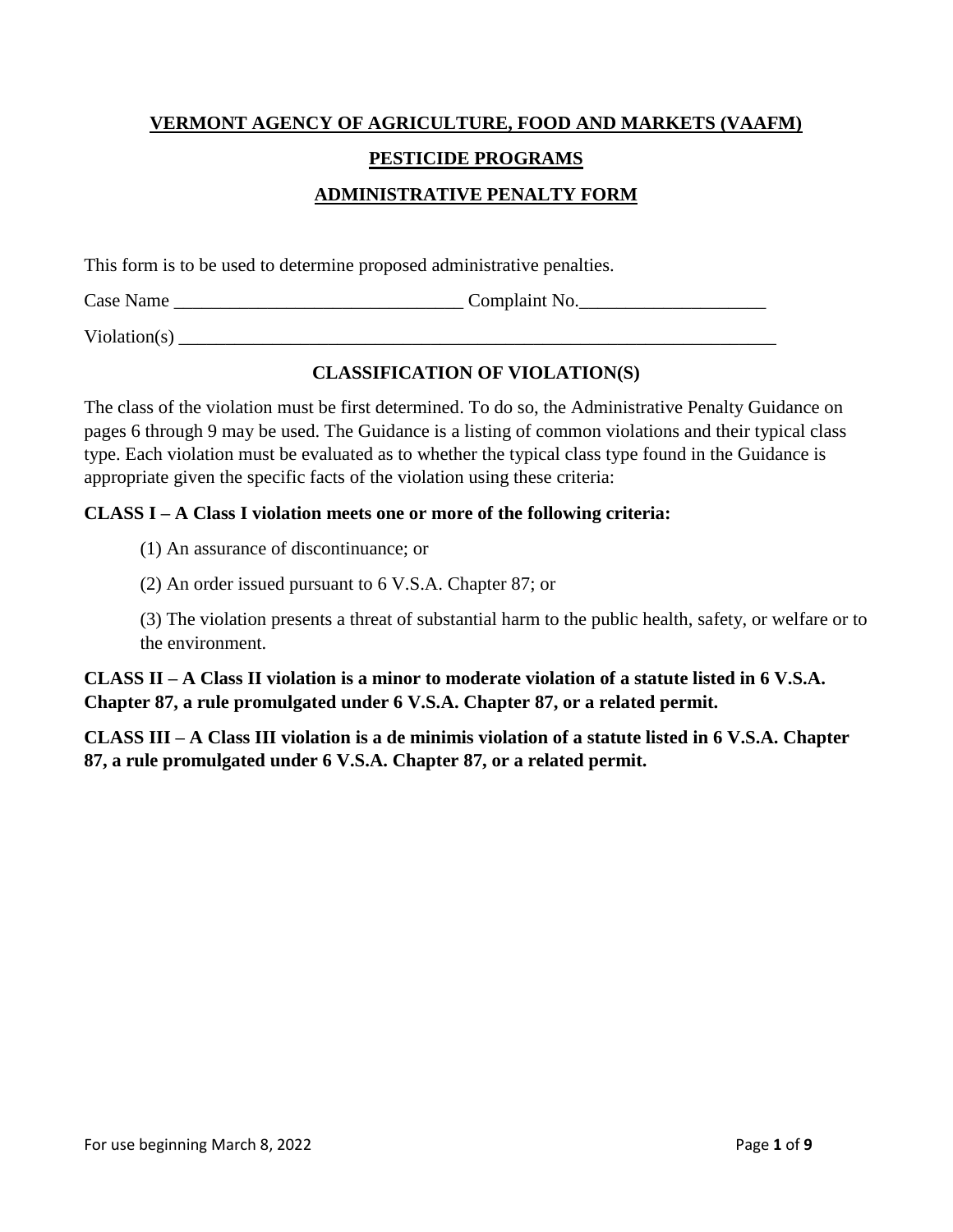# **INITIAL PENALTY CALCULATION**

Once the class of violation is determined, an initial penalty calculation must be made. Each of the following sections should be completed by circling the appropriate score.

| The degree of actual or potential impact on public health, safety, and welfare: |                  |  |  |
|---------------------------------------------------------------------------------|------------------|--|--|
| (a) No actual impact or minor potential impact                                  | $\boldsymbol{0}$ |  |  |
| (b) Minor actual impact or moderate potential impact                            | $\mathbf{1}$     |  |  |
| (c) Moderate actual impact or major potential impact                            | $\overline{2}$   |  |  |
| (d) Major actual impact                                                         | $\overline{3}$   |  |  |
| The degree of actual or potential impact on the environment:                    |                  |  |  |
| (a) No actual impact or minor potential impact                                  | $\overline{0}$   |  |  |
| (b) Minor actual impact or moderate potential impact                            | $\mathbf{1}$     |  |  |
| (c) Moderate actual impact or major potential impact                            | $\overline{2}$   |  |  |
| (d) Major actual impact                                                         | 3                |  |  |
| Did the respondent know or have reason to know that the violation existed:      |                  |  |  |
| (a) Knowledge of the requirements:                                              |                  |  |  |
| (i) New requirement                                                             | $\overline{0}$   |  |  |
| (ii) Had reason to know about violated requirement                              | $\mathbf{1}$     |  |  |
| (iii) Had a permit or permit by rule, applicator certificate, company license,  |                  |  |  |
| or dealer license.                                                              | $\overline{2}$   |  |  |
| (iv) Repeated the violation after written notice, sent by certified mail        | $\overline{3}$   |  |  |
| (b) Knowledge of the facts of the violation:                                    |                  |  |  |
| Could not have reasonably known that the violation existed<br>(i)               | $\overline{0}$   |  |  |
| (ii) Should have reasonably known that the violation existed                    | $\mathbf{1}$     |  |  |
| (iii) Some evidence that the respondent knew the violation existed              | $\overline{2}$   |  |  |
| (iv) Clear evidence that the respondent knew the violation existed              | 3                |  |  |
|                                                                                 |                  |  |  |

#### Lower number of 3(a) or 3(b)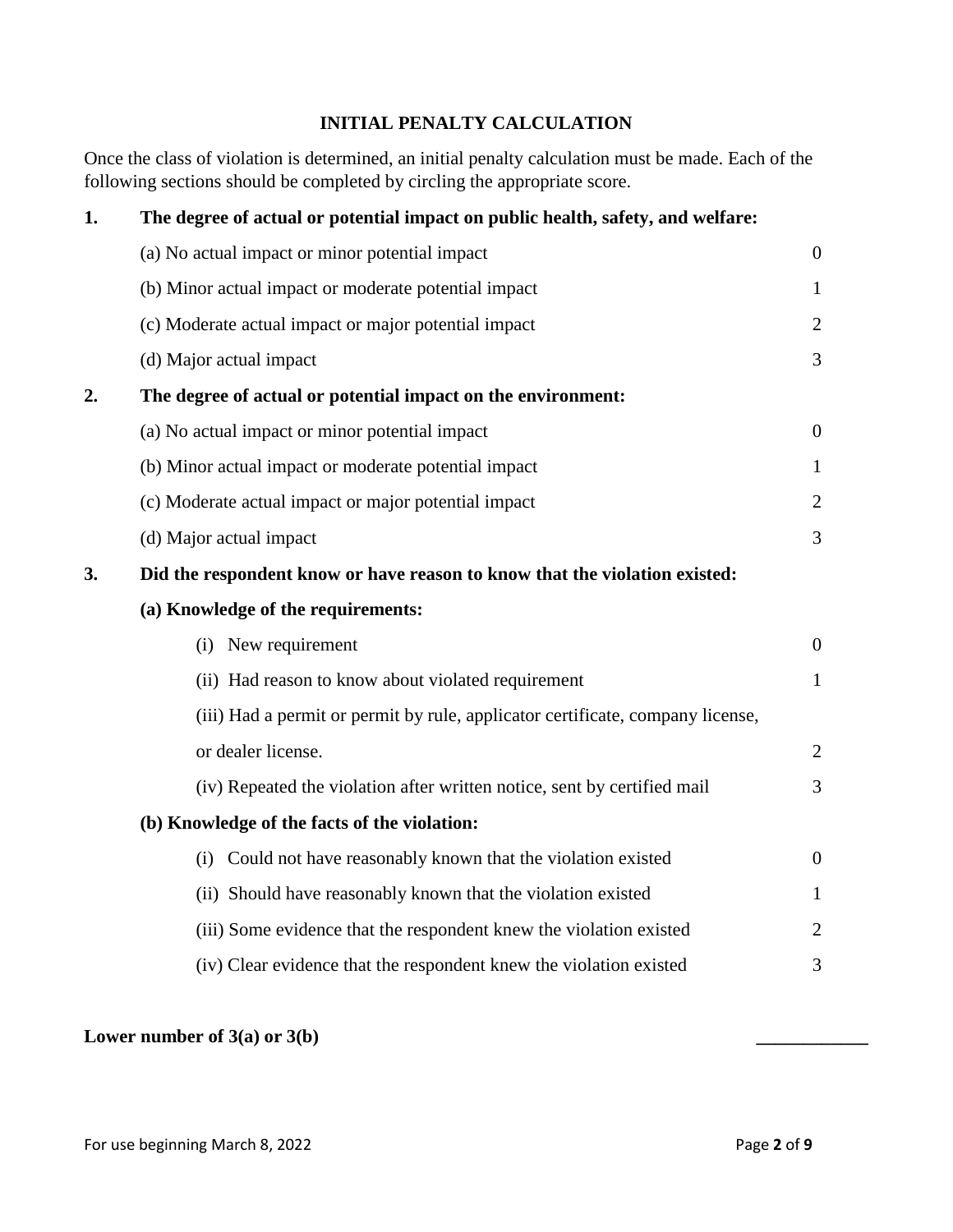**4. The respondent's record of compliance with 6 V.S.A. Chapter 87 or related rules, permits, orders, or assurances of discontinuance in the seven years preceding the violation:**

| (a) No prior violations            |  |
|------------------------------------|--|
| (b) One prior violation            |  |
| (c) Two prior violations           |  |
| (d) Three or more prior violations |  |

#### **5. The length of time the violation existed:**

This is not to be assessed if VAAFM is also seeking continuing violation(s) under Section 8 because otherwise the fact that a violation is continuing would be considered twice in the calculating of the total penalty amount.

| (a) Immediate correction               |  |
|----------------------------------------|--|
| (b) A violation of very short duration |  |
| (c) A violation of moderate duration   |  |
| (d) A violation of long duration       |  |

#### **Total of Sections 1, 2, 3, 4, and 5 \_\_\_\_\_\_\_\_\_\_\_\_**

#### **Comments, if any:**

#### **6. PERCENTAGE OF MAXIMUM PENALTY CALCULATION**

After Sections 1 through 5 have been scored and added to compute a total score, the initial penalty amount shall be determined by multiplying the applicable percentage based on the total score by the maximum penalty amount for the Class of violation. The following table lists the applicable percentage based on the total score and resulting calculation for each class, with the first number being the penalty amount for private applicators or certified private applicators, and the second number being the penalty amount for certified noncommercial applicators, certified commercial applicators, licensed dealers, licensed companies, or permit holders:

| <b>TOTAL</b><br><b>SCORE</b> | <b>PERCENTAGE</b> | <b>CLASS I</b>        | <b>CLASS II</b>     | <b>Class III</b>                  |
|------------------------------|-------------------|-----------------------|---------------------|-----------------------------------|
| $1 - 5$                      | 50                | \$500.00/\$2,500.00   | \$325.00/\$1,625.00 | \$175.00/\$850.00                 |
| $6-10$                       | 75                | \$750.00/\$3,750.00   | \$500.00/\$2,400.00 | \$260.00/\$1,300.00               |
| 11-15                        | 100               | \$1,000.00/\$5,000.00 | \$650.00/\$3,250.00 | $\frac{1}{2}$ \$350.00/\$1,750.00 |

#### **INITIAL PENALTY AMOUNT BEFORE ADJUSTMENTS**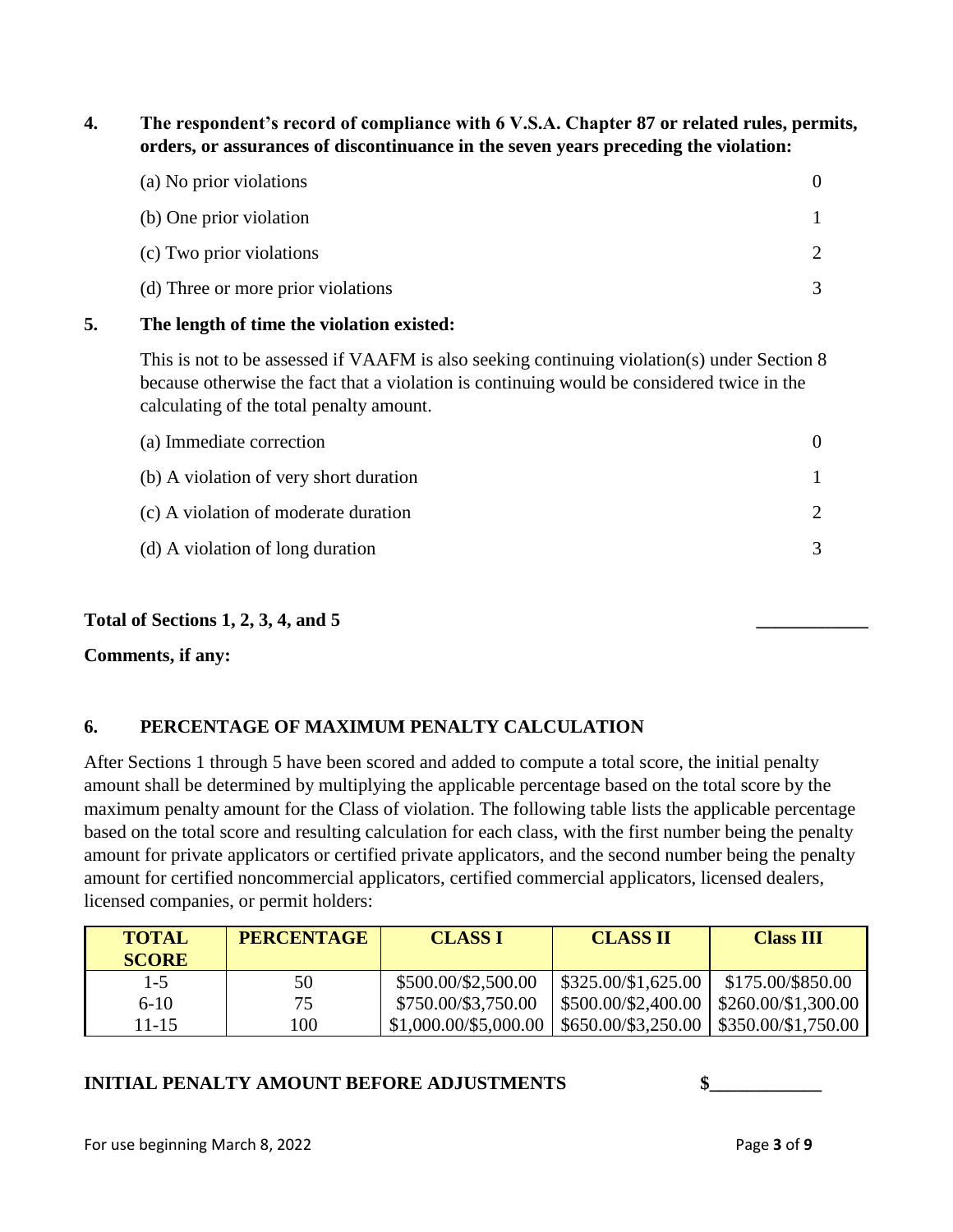#### **7. ECONOMIC BENEFIT AND COST OF ENFORCEMENT ADJUSTMENT**

The penalty amount calculated in Section 6 may be adjusted when the respondent has realized an economic benefit as a result of the violation(s) and/or the State has incurred costs of enforcement related to the violation(s) by adding an amount equal to such economic benefit and/or enforcement costs to the penalty amount.

| Total of Sections 7(a) and 7(b) |  |
|---------------------------------|--|
| Calculation:                    |  |
| (b) Cost of enforcement         |  |
| Calculation:                    |  |
| (a) Economic benefit            |  |

#### **8. CONTINUING VIOLATIONS**

Any violation of a statute listed in 6 V.S.A. Chapter 87 or a rule thereunder or a condition of a related permit, order, or assurance of discontinuance that continues longer than one day may be considered a continuing violation subject to additional penalties for each day of continuance.

The continuing violation amount may be determined by multiplying the applicable percentage based on the total score by the per-day maximum continuing violation penalty for the class of violation. The following table lists the applicable percentage based on the total score and resulting calculation for each class:

| <b>TOTAL SCORE</b> | <b>PERCENTAGE</b> | <b>CLASS I</b>      | <b>CLASS II</b>           | <b>Class III</b>  |
|--------------------|-------------------|---------------------|---------------------------|-------------------|
| $1-5$              | 50                | \$200.00/\$1,000.00 | \$130.00/\$650.00         | \$70.00/\$350.00  |
| $6-10$             | 75                | \$300.00/\$1,500.00 | \$195.00/\$975.00         | \$105.00/\$525.00 |
| 11-15              | 100               | \$400.00/\$2,000.00 | $\frac{260.00}{1,300.00}$ | \$140.00/\$700.00 |

(a) Per-day penalty amount for continuing violation **\_\_\_\_\_\_\_\_\_\_\_\_\_**

(b) Number of days constituting continuance of the violation **\_\_\_\_\_\_\_\_\_\_\_\_\_**

#### **Total of Sections 8(a) multiplied by 8(b)** \$\_\_\_\_\_\_\_\_\_\_\_\_\_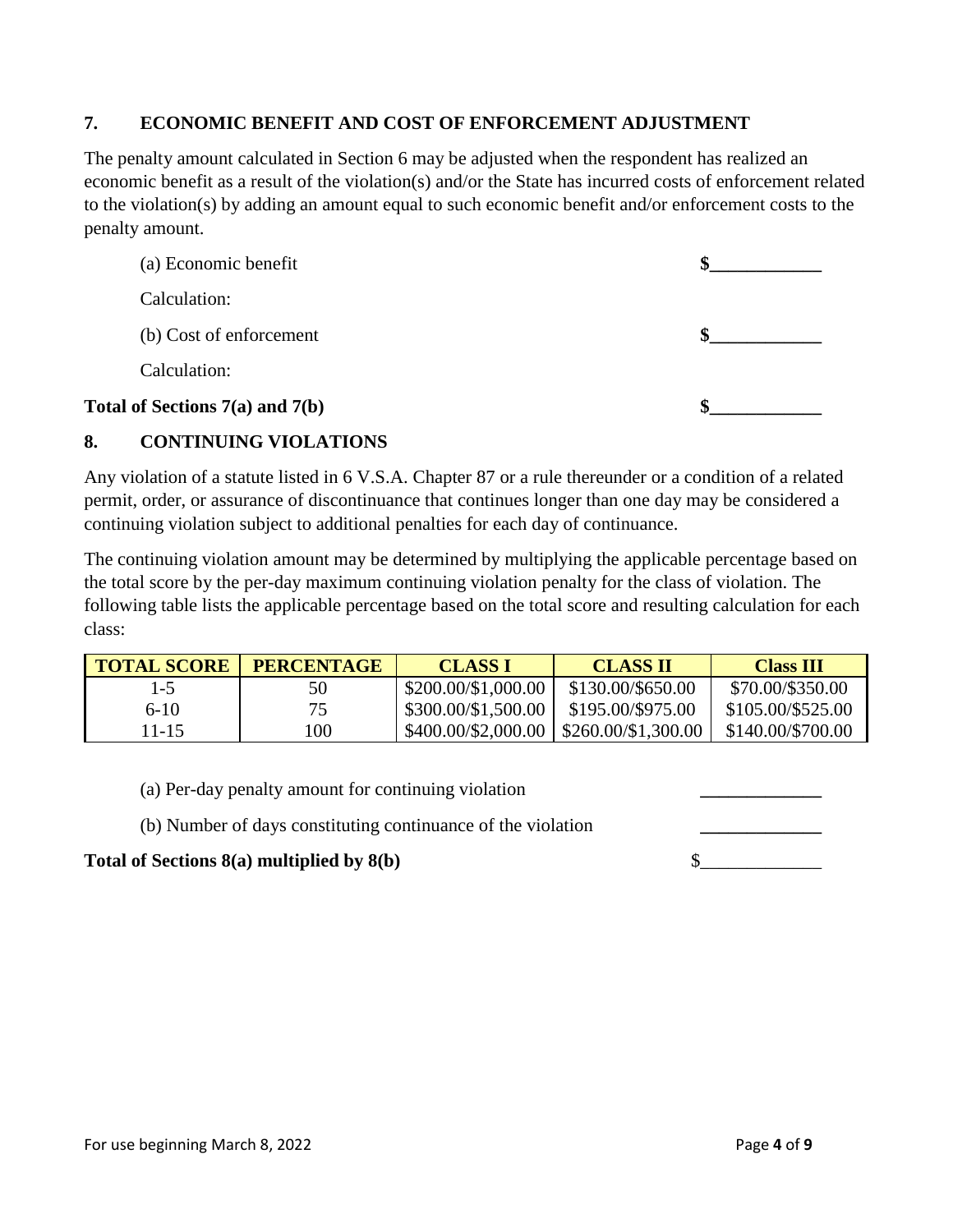# **9. FINAL ADJUSTMENTS**

After the initial penalty amount and the amount of economic benefit and/or the costs of enforcement and the penalty for a continuing violation, if applicable, have been determined, the criteria below shall be considered.

(a) Mitigating circumstances **\$\_\_\_\_\_\_\_\_\_\_\_\_**

If mitigating circumstances exist, the penalty may be reduced. Unreasonable delay by VAAFM in seeking enforcement shall be considered a mitigating circumstance. Mitigating circumstances may include factors outside the control of the respondent.

Explanation:

(b) Deterrent effect **\$** 

The penalty amount may be increased up to the maximum allowed in the class of the violation if it is determined that a larger penalty is reasonably necessary to deter the respondent from committing this violation or similar violations in the future.

Explanation:

### Total of Sections 9(a) and 9(b)  $\qquad$  **\$**

#### **FINAL PENALTY AMOUNT**

The maximum administrative penalty assessed for separate and distinct violations of 6 V.S.A. Chapter 87 shall not exceed \$1,000.00 per violation for private applicators or certified private applicators or \$5,000.00 per violation for certified noncommercial applicators, certified commercial applicators, licensed dealers, licensed companies, or permit holders for each violation pursuant to 6 V.S.A. § 1111.

| <b>TOTAL PENALTIES:</b>               |           |  |
|---------------------------------------|-----------|--|
| Final Adjustment                      | Section 9 |  |
| Continuing Violation(s)               | Section 8 |  |
| Economic Benefit and Enforcement Cost | Section 7 |  |
| <b>Initial Penalty</b>                | Section 6 |  |

Prepared by \_\_\_\_\_\_\_\_\_\_\_\_\_\_\_\_\_\_\_\_\_\_\_\_\_\_\_\_\_\_\_\_\_ Date \_\_\_\_\_\_\_\_\_\_\_\_\_\_\_\_

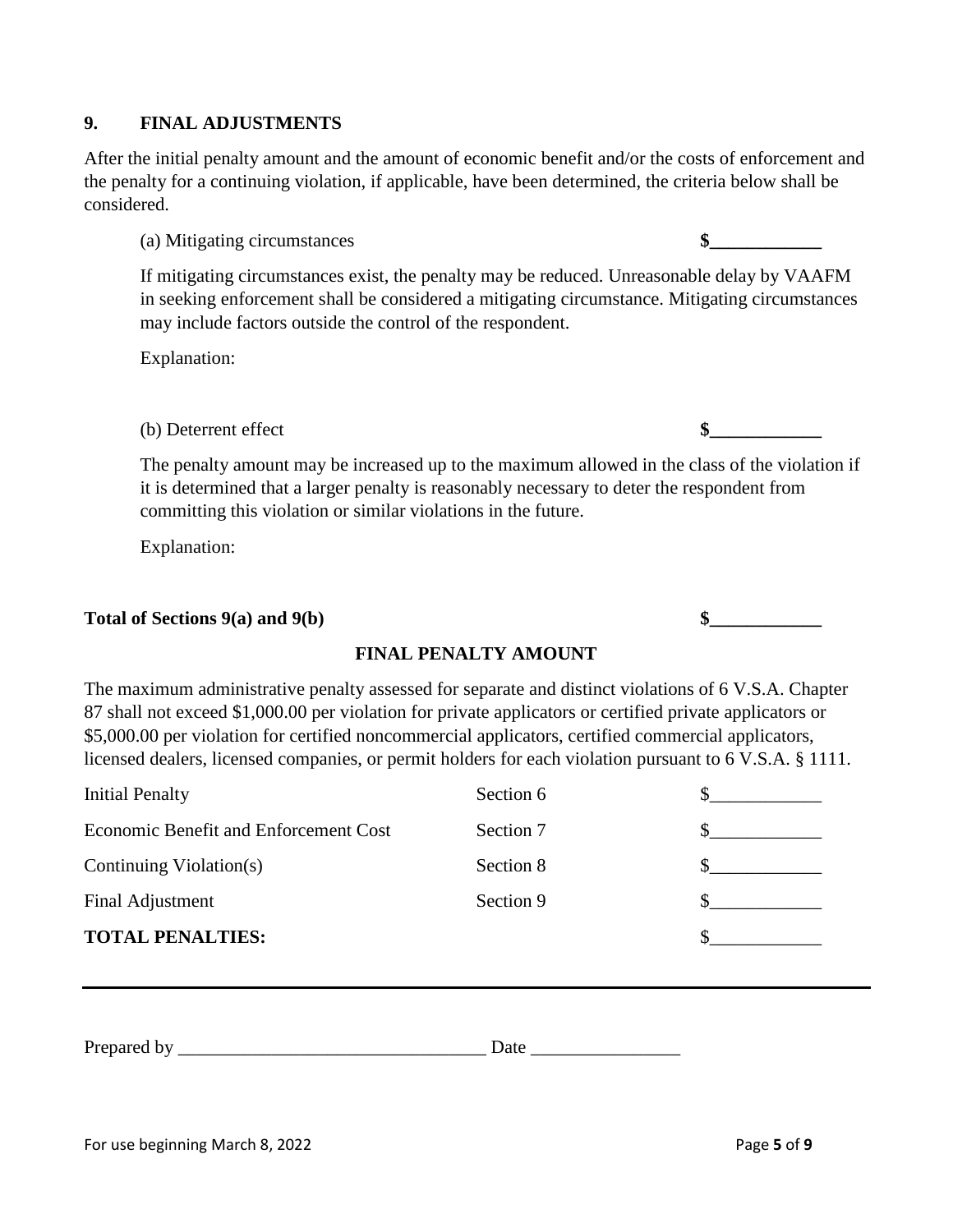### **ADMINISTRATIVE PENALTY GUIDANCE**

This Guidance is only intended to provide a listing of common violations and their typical class type. It is not intended to substitute for the consideration of each violation under Classification of Violations on page 1.

**Class I** (*Up to \$1,000.00 per violation for private applicators or certified private applicators or \$5,000.00 per violation for certified noncommercial applicators, certified commercial applicators, licensed dealers, licensed companies, or permit holders*)

- **IV. 1.a.** Use inconsistent with product label resulting in pesticide release to environment and/or impact to human health.
- **IV. 1.b.** Pesticide use resulting in drift.
- **IV. 2.l. and m.** Pesticide use not in accordance with Ground Water Protection Rule and Strategy, 10 V.S.A. Chapter 48.
- **IV. 2.d.** Failure to operate in a careful manner resulting in pesticide release to environment and/or impact to human health.
- **IV. 2.e.** False or fraudulent claims.
- **IV. 2.b. and c.** Failure to use anti-siphoning device when filling pesticide application devices or during chemigation operations.
- **IV. 2.g.** "Permit Violations" Application restrictions established in 6 V.S.A. Chapter 87, the Regulations for Control of Pesticides and permits issued thereunder resulting in pesticide release to environment and/or impact to human health.
- **IV. 2.o.** Application of pesticide within 50-foot application buffer around private wells with contamination of well resulting.
- IV. 3. Application of a pesticide in a manner not protective of bees.
- **XII. 1.** Failure to take immediate action following a pesticide accident to protect human health and the environment.
- **XII. 2.** Failure to report a pesticide accident immediately to the Agency and the Vermont Department of Public Safety.
- **XIII. 2.(4)(a)–(f)** Failure to construct, install and maintain storage containers and appurtenances so as to prevent the discharge of liquid bulk pesticide.
- **XIII. 2.(5)** Failure to have a mixing, loading and rinsate collection area(s) consisting of curbed, paved surfaces with catch basins protected from damage by moving vehicles and designed for the recovery of spills.
- **XIII. 2.(5)(c)** Failure to recover discharges incident to loading and unloading of pesticides and use as originally intended or dispose of in accordance with 10 V.S.A. Chapter 159.
- **XIII. 2.(6)(a)-(f)** Failure to store pesticide containers in an appropriately designed secondary containment facility which is adequate, in the event of a discharge, to prevent the movement of liquid pesticide to waters of the state including groundwater.
- **XIII. 10.(a)** Storage of liquid bulk pesticide or pesticide rinsate underground. (This prohibition does not apply to a watertight catch basin used for temporary collection of discharges or runoff.)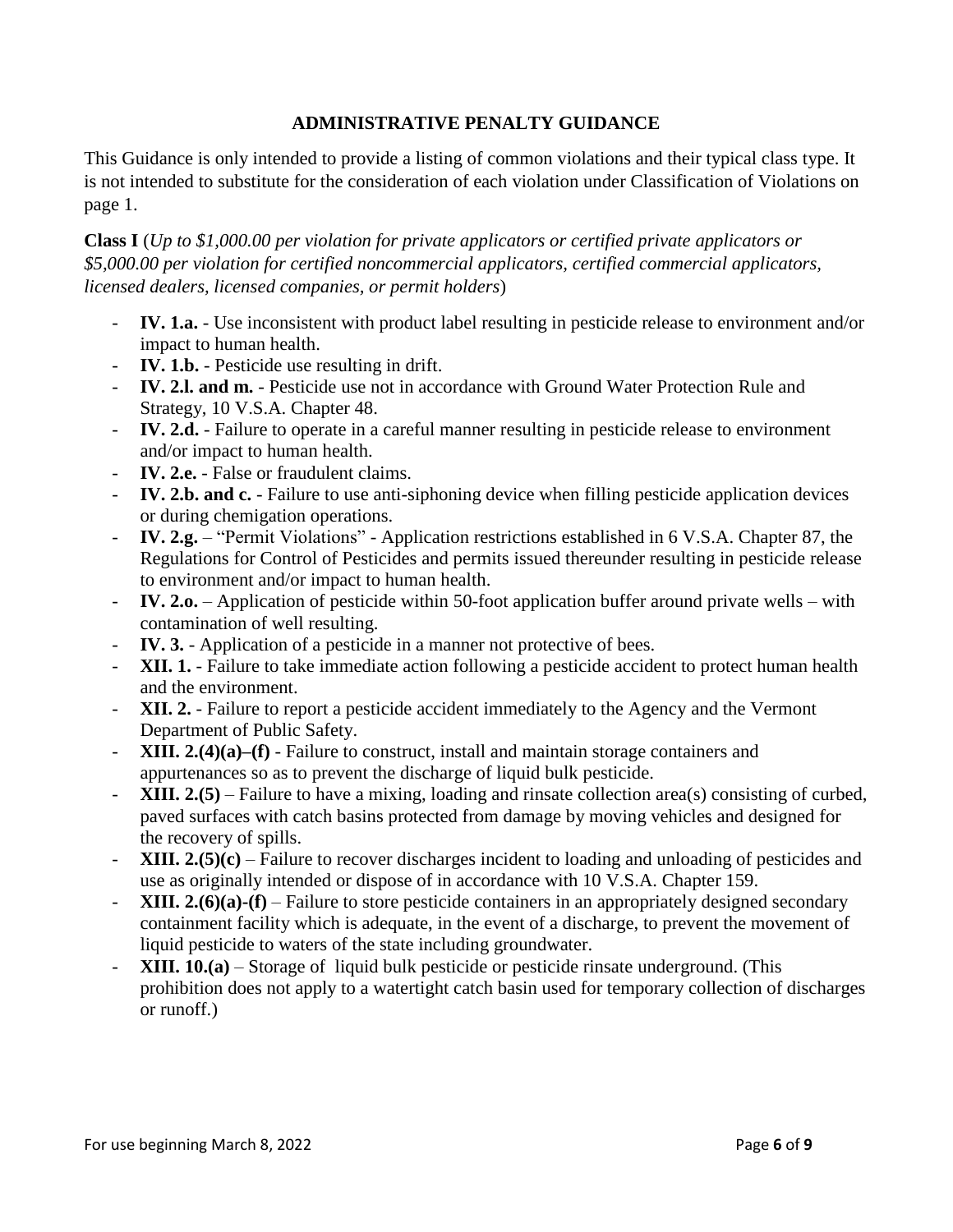**Class II** (*Up to \$650.00 per violation per violation for private applicators or certified private applicators or \$3,250.00 per violation for certified noncommercial applicators, certified commercial applicators, licensed dealers, licensed companies, or permit holders*)

- IV. 1.a. Use inconsistent with product label NOT resulting in pesticide release to environment and/or impact to human health.
- **IV. 2.a**.- Failure to use only methods and equipment which ensure the safe and efficient application of materials.
- **IV. 2.d.** Failure to operate in a careful manner NOT resulting in pesticide release to environment and/or impact to human health.
- **IV. 2.g.** "Permit Violations" Application restrictions established in 6 V.S.A. Chapter 87, the Regulations for Control of Pesticides and permits issued thereunder NOT resulting in pesticide release to environment and/or impact to human health.
- IV. 2.h. Failure to cooperate with Agency investigations (use).
- **IV. 2.o.** Application of pesticide within 50-foot application buffer around private wells without contamination of well resulting.
- **II. 1.a./VI. 1.** Application of pesticides by Company without required Company License.
- **II. 2.a./VII. 1. (Comm and non-comm)** Application of pesticides without certification or without the direct supervision by a certified applicator.
- **VII. 3**. Application by comm / non-comm certified applicator in a category in which the applicator is not certified.
- **II. 2.b./IX. 1. (Private)** Application of pesticides without certification or without the direct supervision by a certified applicator.
- **II. b.(1)/X. 4.a.(1)/XI. 1.a.(1)** Sale of Class A pesticides without a Class A Dealer License (FTE).
- **II. b.(2)/X. 4.b.(1)/XI. 1.a.(2)** Sale of Class B pesticides without a Class A or B Dealer License (FTE).
- **IV. 2.n.** Application of pesticides to waters of the State without first obtaining a Water Quality Permit from the Vermont Department of Environmental Conservation, Water Quality Division.
- **IV. 4.a** Application of herbicides for the purpose of clearing or maintaining a right-of-way (ROW) without first obtaining a ROW permit from the Agency.
- **IV. 5.c**. Aerial application of pesticides without first obtaining an Aerial Application Permit from the Agency.
- **IV. 6.a**. Any use of an unregistered pesticide or a registered pesticide for an unregistered use without first obtaining an Experimental Use Permit from the Agency.
- **IV. 7.a.** Use of a pesticide for the lethal control of pest birds or other animals without first obtaining a bird or other animal control permit from the Agency.
- **IV. 9.a.** Use of a pesticide on a golf course without first obtaining a permit from the Agency.
- **X. 4.a.(2)** Sale of Class A pesticides to uncertified applicators / individuals unable to produce authorization from a certified applicator.
- **X. 4.a.(3)** Display of Class A pesticides for self-service / storage of Class A pesticides in food areas.
- **XI. 3.** Failure of sales and technical field representatives of commercial companies recommending or demonstrating pesticides to be certified under Category 10.
- **XIII. 1.(a)** Failure to secure pesticides to prevent spillage during transportation.
- **XIII. 2.(1)** Failure to prevent unauthorized access by persons, livestock or wildlife to pesticides or pesticide containers.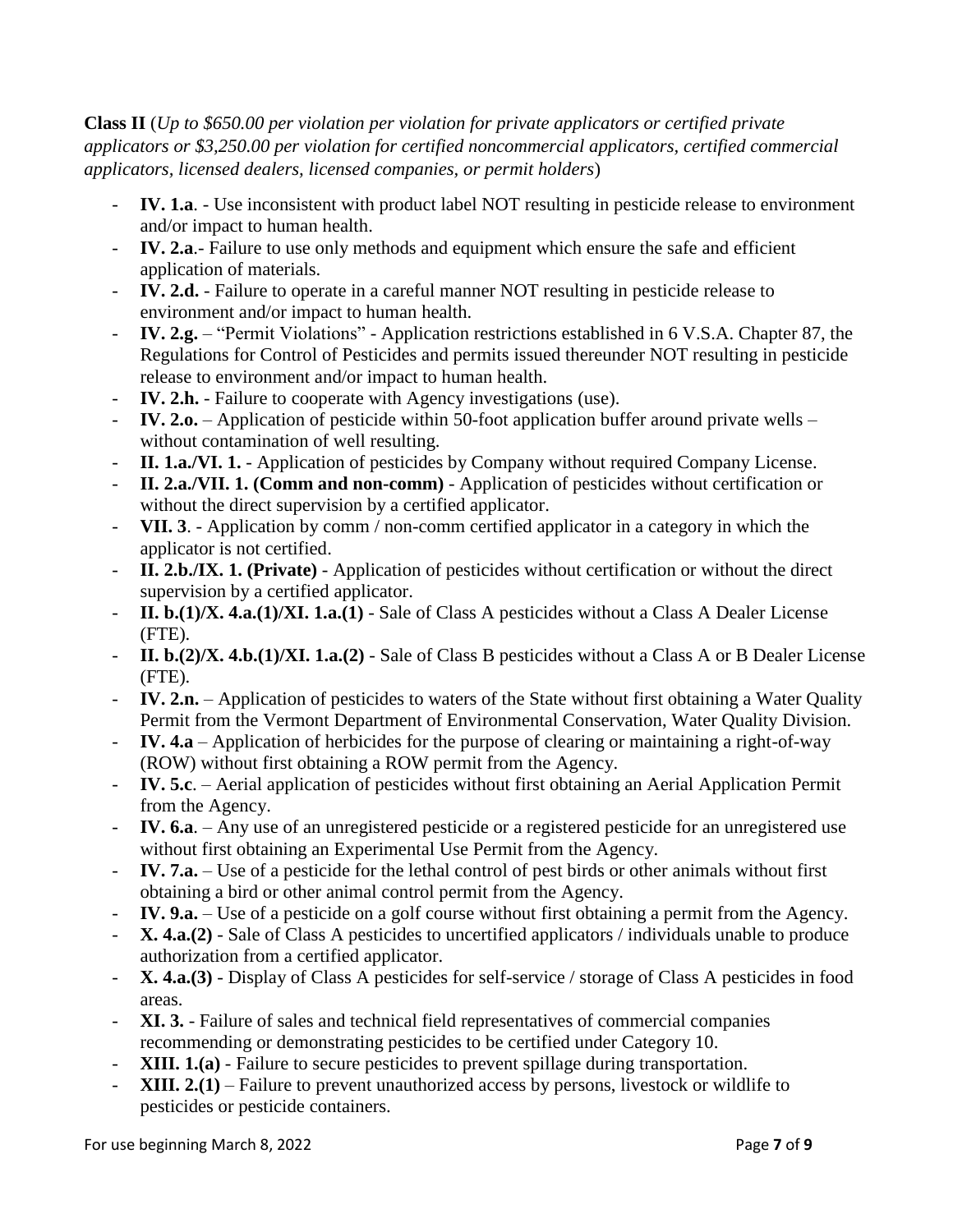- **XIII. 3.a.(1)** Failure to dispose of pesticides in a manner consistent with the product's label.
- **XIII. 2.(6)(a)/XIII. 3.a.(3)** Storage of empty pesticide containers within a secondary containment facility.
- **XIII. 3.b.** Failure to dispose of obsolete, excess, and mixtures of pesticides in accordance with 10 V.S.A. Chapter 159.
- **XIII. 3.c.** Failure to triple rinse pesticide containers (not made of paper).
- **XIII. 2.(2)(a)** Failure to maintain legible labels on all bulk storage containers at all times.
- **XIII. 2.(3)(a)** Failure to properly store dry bulk pesticides.
- **XIII. 2.(6)(g)** Failure to promptly recover discharges within secondary containment facilities.
- **XIII.** (7)(a)-(d) Failure to routinely inspect and maintain pesticide storage facilities, storage containers, and appurtenances in accordance with the Regulations in order to minimize the risk of a discharge.
- **XIII. 9.(a)-(c)** Failure to prepare, and keep current, a written discharge response plan for the pesticide storage facility. / Failure to have accessible all equipment and supplies needed to respond to a discharge. / Failure to train employees in the discharge response procedures.

# **Class III** *(Up to \$350.00 per violation for private applicators or certified private applicators or \$1,750.00 per violation for certified noncommercial applicators, certified commercial applicators, licensed dealers, licensed companies, or permit holders)*

- **II. b. (3)/X. 4.c.(1)/XI. 2.** Sale of Class C pesticides without a Class A or B Dealer License, or Retail License.
- **IV. 2.f.** Failure to fill out weekly spray reports.
- **IV. 2.j.** Failure to provide proper invoicing.
- **IV. 8.** Failure to provide notification of and/or properly post turfgrass applications.
- **IV. 2.h.** Failure to cooperate with Agency investigations (non-use recordkeeping, etc.).
- **IV. 9.i.(1)** Failure of golf course to keep and maintain required operating records and report of pesticide use.
- **V. 1.** Failure of Private applicator to accurately record use of restricted use pesticides.
- **V. 1.** Failure of Private applicator to maintain records of restricted use pesticide use for two years.
- **V. 2.a.** Failure of comm / non-comm applicator to create accurate routine operational records.
- **V. 2.a.** Failure of comm / non-comm applicator to maintain routine operational records for two years.
- **V. 2.b.** Failure of comm / non-comm applicator to submit accurate Annual Pesticide Usage Report.
- **V. 5.a.** Failure of Class A Dealer to accurately record sales of restricted use pesticides.
- **V. 5.a.** Failure of Class A Dealer to submit accurate Annual Restricted Use Sales report.
- **X. 4.b.(2)**  Display or storage of Class B pesticides in food areas.
- **X. 4.c.(2)** Display or storage of Class C pesticides in food areas.
- **XI. 3.** Failure of applicator licensed under Category 10 (Research and Demonstration) to submit accurate Annual Restricted Use Sales report.
- **XI. 1.c.** Failure of Class A and B Dealers to notify Agency of a change of employment within 30 days.